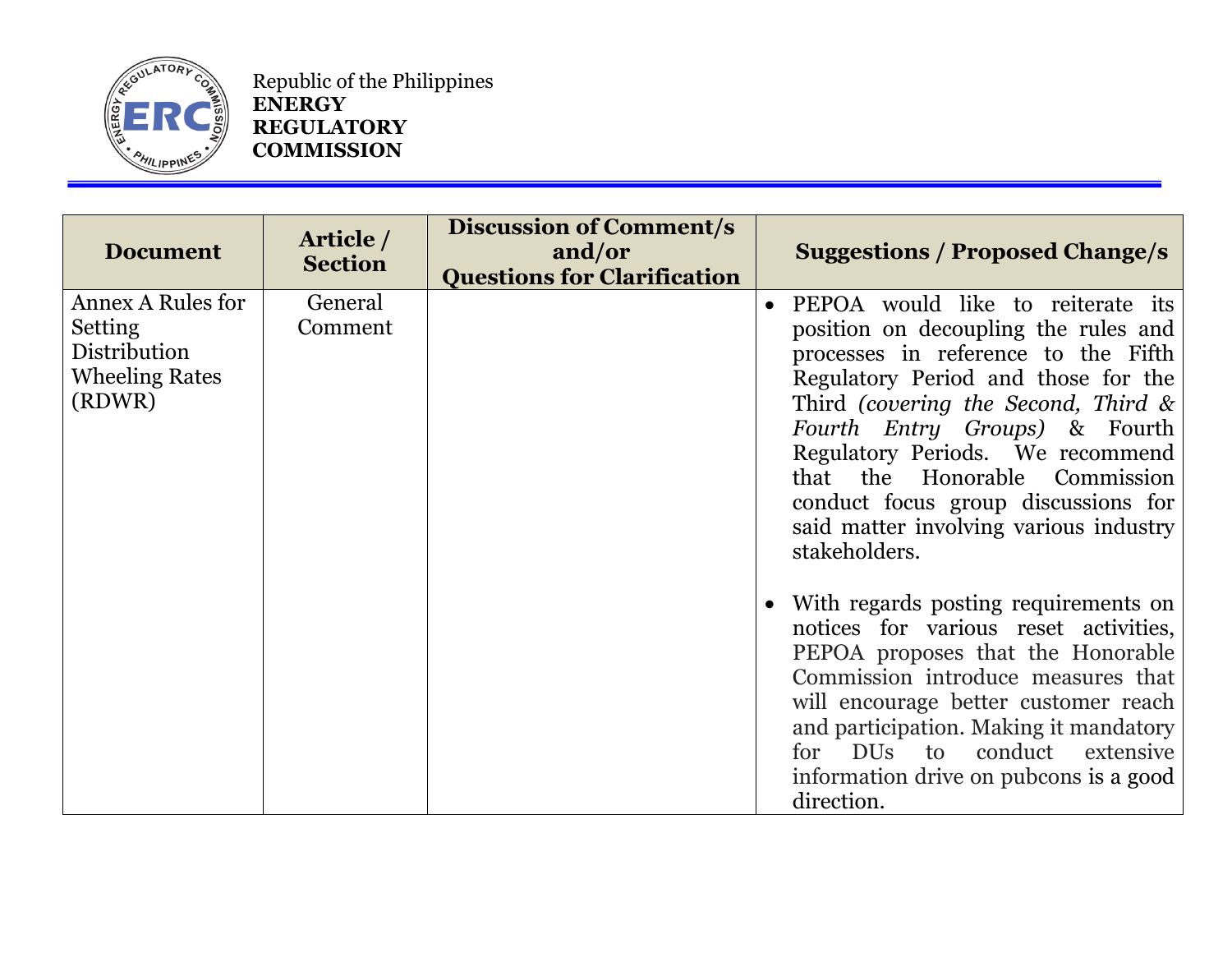| Annex<br><b>B</b> Issues<br>the<br>for<br>Paper<br>Regulatory Reset<br>for the First Entry<br>for<br>Group<br>the<br>Fourth and Fifth<br><b>Regulatory Period</b> | Section 3.2<br>Reset<br>Timetable;<br>Section 5.1<br>Regulatory<br><b>Asset Base</b><br>(RAB) | • PEPOA proposes that the reset process<br>and timetable schedules complete the<br>Opening RAB first before the filing of<br>the revenue application. Similar to<br>previous resets, public consultations on<br>the proposed handbook should also be<br>held nationwide including in the<br>Visayas and the Mindanao field offices<br>(or in Cagayan de Oro City where one<br>of the entrant DUs under the First<br>Entry Group is located). With regards<br>the<br>valuation, we<br>recommend<br>observing the same processes as done<br>before including inception meetings,<br>technical discussions, etc. |
|-------------------------------------------------------------------------------------------------------------------------------------------------------------------|-----------------------------------------------------------------------------------------------|---------------------------------------------------------------------------------------------------------------------------------------------------------------------------------------------------------------------------------------------------------------------------------------------------------------------------------------------------------------------------------------------------------------------------------------------------------------------------------------------------------------------------------------------------------------------------------------------------------------|
|                                                                                                                                                                   | Section 8.1.2<br>Treatment of<br>Regulatory<br>Intervention                                   | • PEPOA seeks the insights of the<br>Honorable Commission on Republic<br>Act No. 11054 An Act Providing for the<br>Organic Law for the for<br>the<br>Bangsamoro Automous Region in<br>Muslim Mindanao, Repealing for the<br>Purpose Republic Act No. 6734,<br>Entitled "An Act Providing for An<br>Organic Act for the Autonomous<br>Region in Muslim Mindanao," As<br>Amended by Republic Act No. 9054,<br>Entitled "An Act to Strengthen and<br>Expand the Organic Act for the                                                                                                                              |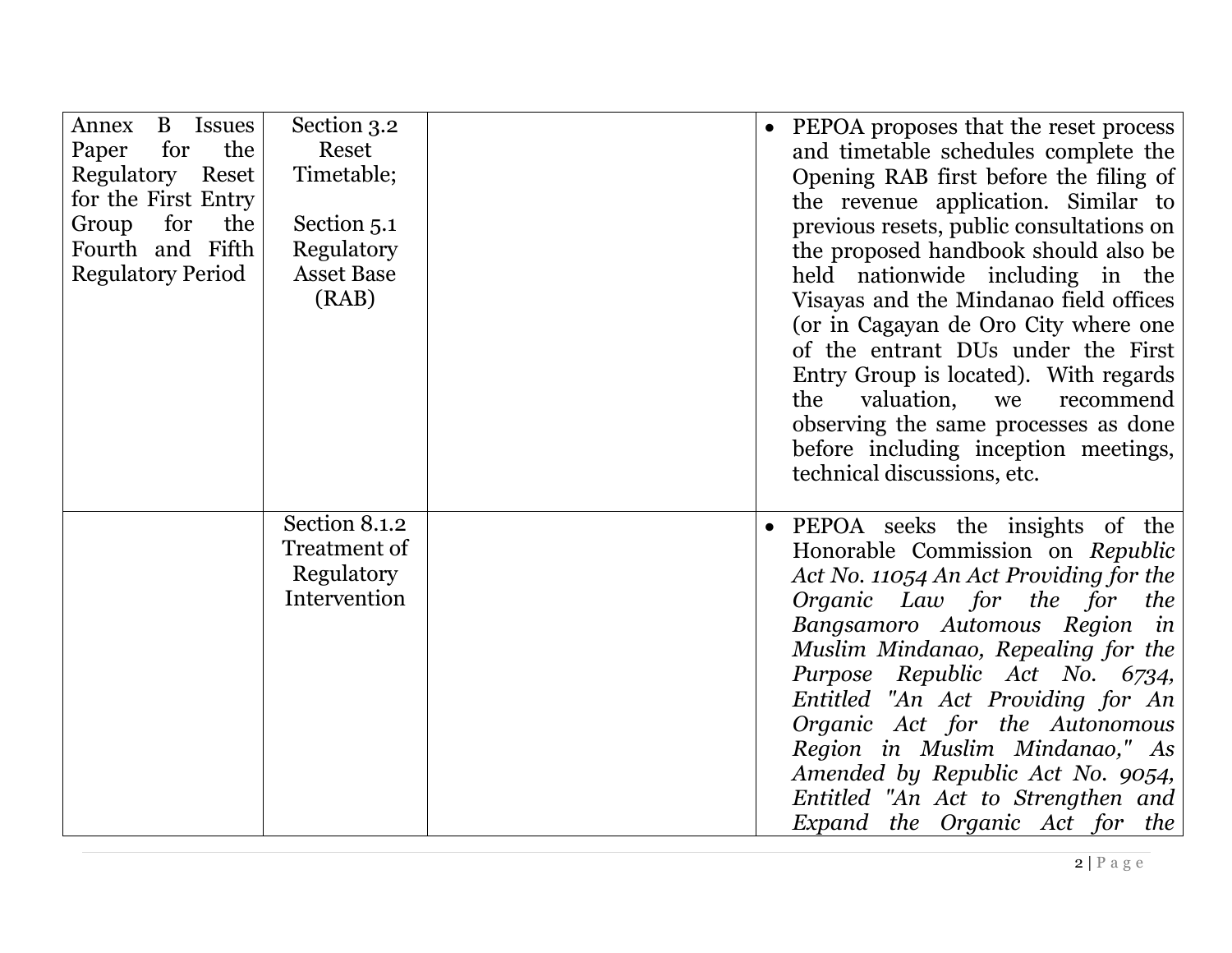|                                                    | Region<br>in<br>Muslim<br>Autonomous<br>Mindanao".<br>One of our member<br>utilities, Cotabato Light, is within its<br>With regards regulatory<br>coverage.<br>intervention, Cotabato Light is one of<br>the PBR entrants affected by regulatory<br>intervention during the last reset.                                           |
|----------------------------------------------------|-----------------------------------------------------------------------------------------------------------------------------------------------------------------------------------------------------------------------------------------------------------------------------------------------------------------------------------|
| Section 10<br>Performance<br>Incentive<br>Scheme   | PEPOA would like to propose that the<br>Commission<br>Honorable<br>consider<br>additional<br>introducing<br>customer<br>service-related indices, other than the<br>technical measures.                                                                                                                                            |
| Section 11<br>Adjustment of<br><b>Tariff Rates</b> | With the advent of distributed energy,<br>PEPOA suggests that the Honorable<br>Commission come up with its proposed<br>rules on how to incorporate said<br>developments in the rate design. It<br>may be in the form of amendments in<br>the PBR Position Paper or the<br>Distribution Services and Open Access<br>Rules (DSOAR). |
| <b>Other Matters</b>                               | PEPOA would like to seek the status of<br>the regulatory reset process for NGCP.<br>There has been an Issues Paper<br>released previously but no further<br>development. Participation of the DUs                                                                                                                                 |